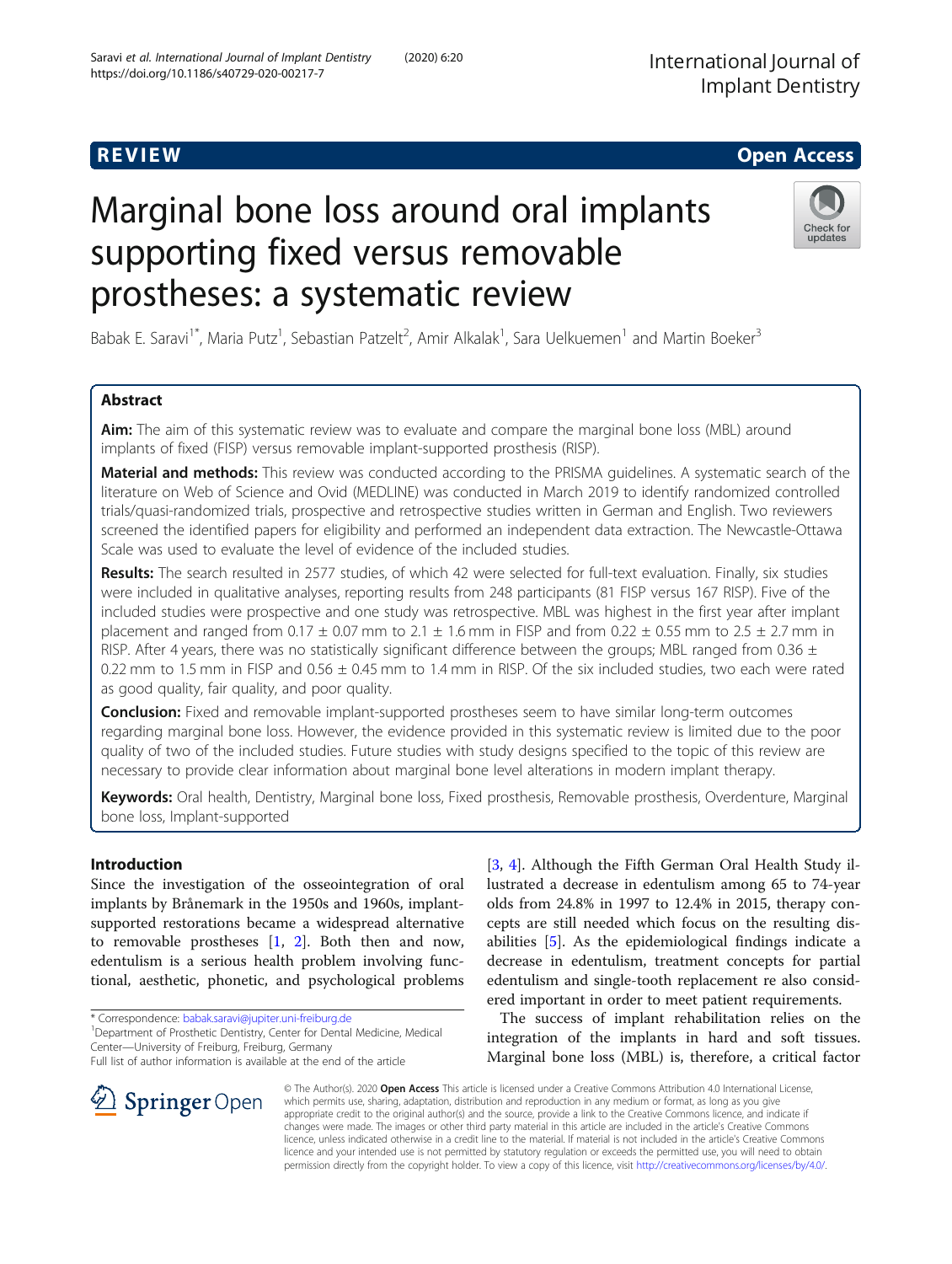affecting the clinical outcome [[6,](#page-7-0) [7](#page-7-0)]. While moderate MBL of < 0.2 mm per year are generally accepted as within the limits of a normal physiological process, excessive MBL, in particular in the first year after implant insertion, is associated with an increased risk of periimplantitis and tissue collapse affecting not only the survival rates of oral implants but also aesthetics especially in the anterior visible zone [\[8](#page-7-0)]. Multifactorial reasons for early excessive MBL are assumed; however, they are not fully understood. The main theories have been the infection theory, supported mainly by periodontists, and the overload theory supported by prosthodontists/restorative dentists [\[9](#page-7-0)]. However, there is clear evidence that combined factors affect MBL and a single-minded explanatory model for bone loss is not acceptable [\[9](#page-7-0), [10](#page-7-0)]. In a systematic review, Qian et al. found no evidence that overloading alone represents the incriminating factor behind marginal bone resorption around oral implants [\[9](#page-7-0)]. Furthermore, aseptic foreign body reactions and strong immune and inflammatory reactions of the individual host immune system play a key role in MBL progression [[9,](#page-7-0) [11](#page-7-0), [12](#page-7-0)]. MBL primarily occurs in the early stage after implant placement. While an early MBL of 1.0–1.5 mm during the first year has long been assumed as normal, newer data shows losses of 0.459–0.55 mm in the first year after implant insertion [[7](#page-7-0), [13](#page-7-0)–[16\]](#page-7-0). Surgical trauma, occlusal overload, peri-implantitis, microgap, biologic width, and implant crest module have been reported to be positive causative factors for early implant crestal bone loss [\[17](#page-7-0)]. Albrektsson et al. and Smith and Zarb proposed bone loss of less than 0.2 mm annually after the implant's first year of service as one criterion for implant success [\[7](#page-7-0), [14\]](#page-7-0). In a recent study, an early MBL of > 0.44 mm after the first 6 months of prosthetic loading was suggested as a risk factor for the progression of peri-implant bone loss [[18\]](#page-7-0).

For implant-supported restorations, the fixed screwretained and cemented as well as removable restorations are established treatment options [\[19,](#page-7-0) [20](#page-7-0)]. For removable implant-supported prostheses, the number of supporting implants, prosthesis design, and the attachment type are important factors for outcome analysis [\[21,](#page-7-0) [22](#page-7-0)]. Survival rates for removable or fixed implant prostheses were found to be similar when patients were matched for bone quantity and quality, implant number, implant length, and splinting [[19,](#page-7-0) [23\]](#page-7-0).

To the authors' knowledge, the long-term effect on the marginal bone level around implants of implantsupported fixed and removable restorations has not been compared and systematically evaluated in a review. Thus, the aim of this systematic review of the available literature was to evaluate the effect of the restoration type (fixed or removable) on the marginal bone level of oral implants.

#### Material and methods

This review was conducted based on the guidelines of the transparent reporting of systematic reviews and metaanalysis (PRISMA) and in accordance with the Cochrane handbook for systematic reviews of interventions [\[24,](#page-7-0) [25](#page-7-0)].

#### Search strategy

The research question in the PICO format was formulated as follows [\[26](#page-7-0)]:

P (participant): partially and fully edentulous patients

I (intervention): FISP

C (comparison): RISP

O (outcome): marginal bone loss

Based on the PICO summary, blocks were built and completed with variants and synonyms to create a specific search strategy [\[27\]](#page-7-0).

Two independent reviewers performed a systematic search in Web of Science (Clarivate Analytics (US) LLC., Philadelphia, PA, USA; http://.[webofknowledge.com](http://webofknowledge.com)) and MEDLINE by using the Ovid Web Gateway Internet Interface (Ovid Technologies, Inc, New York, NY; [http://gateway.ovid.com\)](http://gateway.ovid.com). The search was conducted in March 2019 and was restricted to studies published in English or German.

Free-text terms were used to search the Web of Science database (Table 1). Medline via OVID was searched with a combined medical subject heading and a free-text term search strategy (Table [2](#page-2-0)). Then, text-wordtruncation was applied to retrieve all forms of the search terms and Boolean logical operators were used to combine the search results.

#### Eligibility criteria

The evaluation of titles and abstracts as well as full-text analysis was conducted according to the eligibility criteria listed in Table [3](#page-2-0).

#### Study selection and data extraction

The selection of studies was a two-step process. In the first step, two reviewers (B.S. and M.P.) independently screened the titles and abstracts to determine which

Table 1 Electronic free-text term search in Web of Science

#2 TS=(((bone\* OR osteo\*) NEAR/5 (alveolar OR maxill\* OR mandib\* OR jaw OR bucc\* OR "peri-implant\*" OR periimplant\* OR marginal) NEAR/5 (loss OR resorption OR defect\* OR density OR atroph\* OR distraction OR lyses OR osteolys\* OR osteonecro\* OR necrosis OR volume)))

#3 TS=((predict\* OR score\* OR observe\*) OR (trial OR random\* OR therapeutic\*))

#4 #2 AND #1

#5 #4 AND #3

<sup>#1</sup> TS=(((impl\* OR overdentur\* OR maxillofacial OR "maxillo-facial") NEAR/5 (prosthes\* OR fixed OR permanent OR removable OR restorat\* OR reconstruct\*)))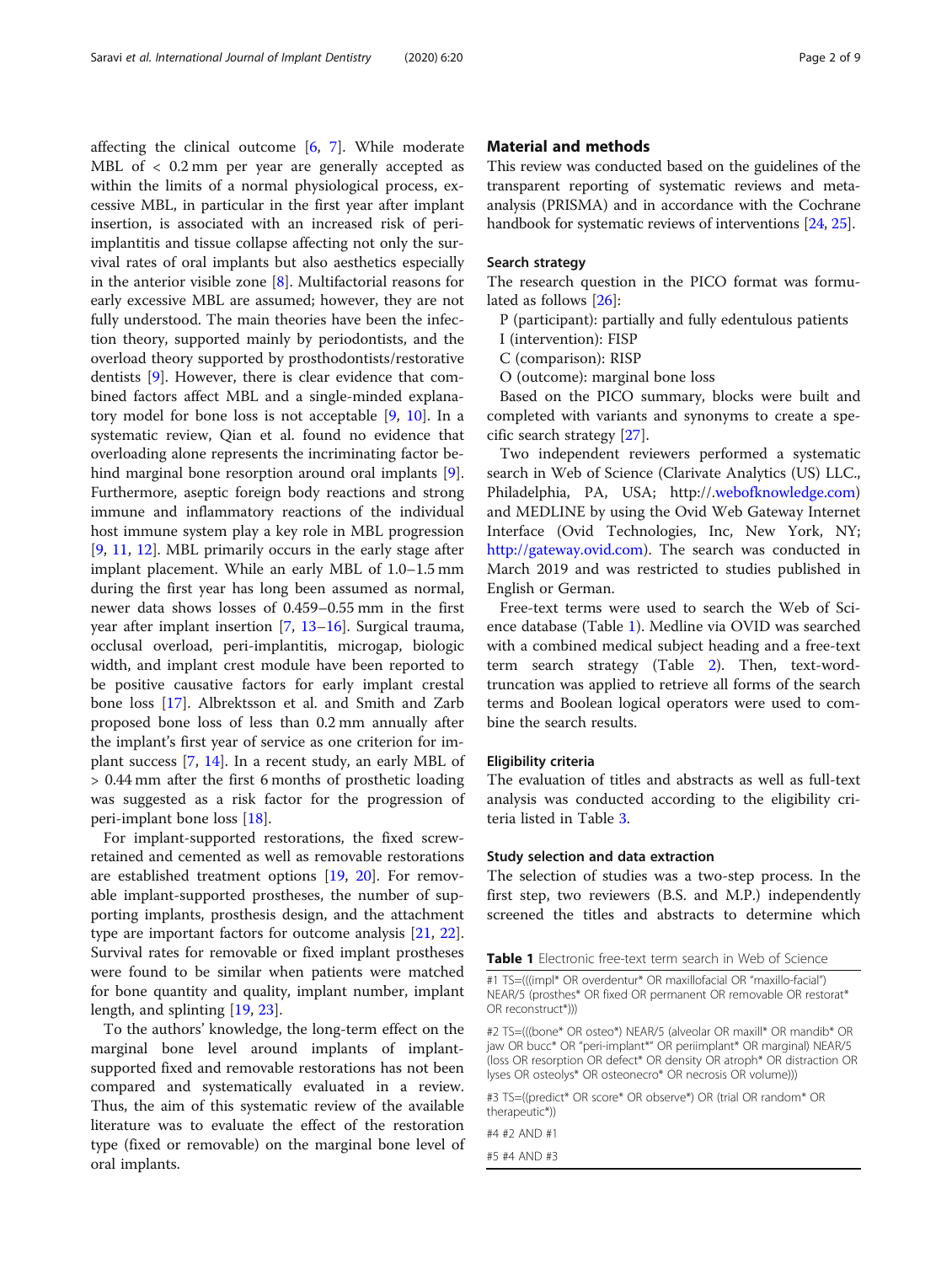<span id="page-2-0"></span>

| Table 2 Combined Medical Subject Headings (MESH terms) and |  |  |  |
|------------------------------------------------------------|--|--|--|
| free-text term search in MEDLINE via OVID                  |  |  |  |

| 1 exp Dental Prosthesis/<br>2 exp Dental Implants/<br>3 exp Dental Prosthesis Retention/<br>4 exp Jaw, Edentulous/rh, su<br>[Rehabilitation, Surgery]<br>5 Exp Bone-Implant Interface/                                                                                 | Patient population and<br>intervention |
|------------------------------------------------------------------------------------------------------------------------------------------------------------------------------------------------------------------------------------------------------------------------|----------------------------------------|
| 6 Periodontal Atrophy/<br>7 exp Alveolar Bone Loss/<br>8 exp Gingival Recession<br>9 exp Periodontal Attachment Loss/<br>10 exp Alveolar Process/rh [Radiography]<br>11 exp Mandible/su [Surgery]<br>12 exp Maxilla/su [Surgery]                                       | Outcome                                |
| 13 1 or 2 or 3 or 4<br>14 5 or 6 or 7 or 8 or 9 or 10 or 11 or 12<br>15 13 or 14<br>16 randomized controlled trial.pt.<br>17 controlled clinical trial.pt.<br>18 randomized.ab.<br>19 placebo.ab.<br>20 clinical trial as topic.sh.<br>21 randomly.ab.<br>22 trial.ti. | Study design                           |
| 23 16 or 17 or 18 or 19 or 20 or 21 or 22<br>24 exp animals/ not humans.sh.<br>25 23 not 24<br>26 15 and 25                                                                                                                                                            |                                        |
|                                                                                                                                                                                                                                                                        |                                        |

studies met the inclusion criteria. In the second step, they assessed the eligibility of the selected studies based on a full-text analysis. While screening the publications, the following parameters were extracted into an extraction chart: author, complications of the inserted implants and restorations, mean age of groups, mean MBL, observation period, number of patients participating, number of patients in the groups, number of implants, study design, dental status, survival and success rate, year of publication. Search agreement between the two reviewers was evaluated with the Cohen's Kappa (k) test. Any disagreements were resolved by a discussion with a third reviewer.

#### Risk of bias

The risk of bias and quality analyses of the studies were performed by the two reviewers independently. The

Table 3 Eligibility criteria

Newcastle-Ottawa Scale (NOS) was used to analyze the included studies [\[28\]](#page-7-0).

Studies can have score values between 0 and 1 in the "selection" and "exposure/outcome" categories and between 0 and 2 in "comparability". As there are four items in the "selection" category, one item in the "comparability" category and three items in the "exposure/outcome" category, the maximum score according to the NOS is nine. A score of "0" was awarded when the criterion was not satisfied, a score of "1" was awarded when the criterion was satisfied, and for "comparability", a score of "2" was awarded when the criterion was satisfied using a validated method.

The NOS score was used to categorize overall study quality as either good quality  $(> 7)$ , fair quality  $(6-7)$ , or poor quality  $(< 6)$ .

#### Statistical analysis

Descriptive analyses were performed to calculate weighted means and standard deviations (SD) using standard spreadsheet software (Excel for Mac 2011, version 14.5.2, Microsoft, Redmond, WA, USA).

#### Results

#### Screening process and study characteristics

The search resulted in 1083 studies from Medline and 2024 studies from Web of Science (Fig. [1\)](#page-3-0). A total of 530 were duplicates. After scrutinizing the titles and abstracts, 2535 studies were excluded due to not meeting the inclusion criteria, leaving 42 publications for full-text analyses. After examining the full texts, 36 papers were excluded because they did not meet the defined inclusion criteria (Table [4\)](#page-3-0). The remaining six studies were included in the systematic review. Five of the included studies were prospective and one was retrospective. The number of patients ranged from 30 [\[29\]](#page-8-0) to 74 [\[30\]](#page-8-0) with a mean of  $43.7 \pm 14.7$ . The number of investigated oral implants ranged from 60 [[29\]](#page-8-0) to 235 [[30\]](#page-8-0) with a mean of 160.2  $\pm$  56.9, supporting a mean of 20.2  $\pm$  13.8 FISP and  $21.2 \pm 7$  RISP. The number of implants inserted per patient ranged from 5 to 6 for FISP and from 2 to 4 for

| Inclusion criteria                                                                                                                                                                                                                                                                                                                                                                                                                                                                                                                                                                                                                                                                                                                                                                                                   | Exclusion criteria                                                                                                                                                                                                                                                                                                                                                                                    |
|----------------------------------------------------------------------------------------------------------------------------------------------------------------------------------------------------------------------------------------------------------------------------------------------------------------------------------------------------------------------------------------------------------------------------------------------------------------------------------------------------------------------------------------------------------------------------------------------------------------------------------------------------------------------------------------------------------------------------------------------------------------------------------------------------------------------|-------------------------------------------------------------------------------------------------------------------------------------------------------------------------------------------------------------------------------------------------------------------------------------------------------------------------------------------------------------------------------------------------------|
| . Studies including human subjects in good general health (patient/population)<br>• Partially or fully edentulous patients (patient/population)<br>• No restriction on age or gender ( <b>patient/population</b> )<br>• Restorations supported by osseointegrated implants with no restriction on material,<br>design, number, location, surgical technique and loading protocol (intervention)<br>• Intervention and comparison group, FISP versus RISP (comparison)<br>• Marginal bone loss around maxillary and mandibular implants, with no restriction<br>on the location (outcome)<br>• Validated, standardized measurement methods to investigate MBL (outcome)<br>• Randomized controlled trials (RCTs), quasi randomized controlled trials (qRCTs),<br>prospective and retrospective studies (study design) | • Unpublished work<br>• Patients with diabetes, periodontal diseases,<br>pregnancy, osteoporosis, heavy smokers and<br>studies in which >25% of the patient population<br>were smokers<br>• Studies with less than 15 patients<br>• Patients with augmented bone<br>• Tooth-implant-supported restorations<br>· Single-tooth implant restorations<br>• Studies including animals and in vitro studies |
| • Publications in English or German with no restriction on date (study design)                                                                                                                                                                                                                                                                                                                                                                                                                                                                                                                                                                                                                                                                                                                                       |                                                                                                                                                                                                                                                                                                                                                                                                       |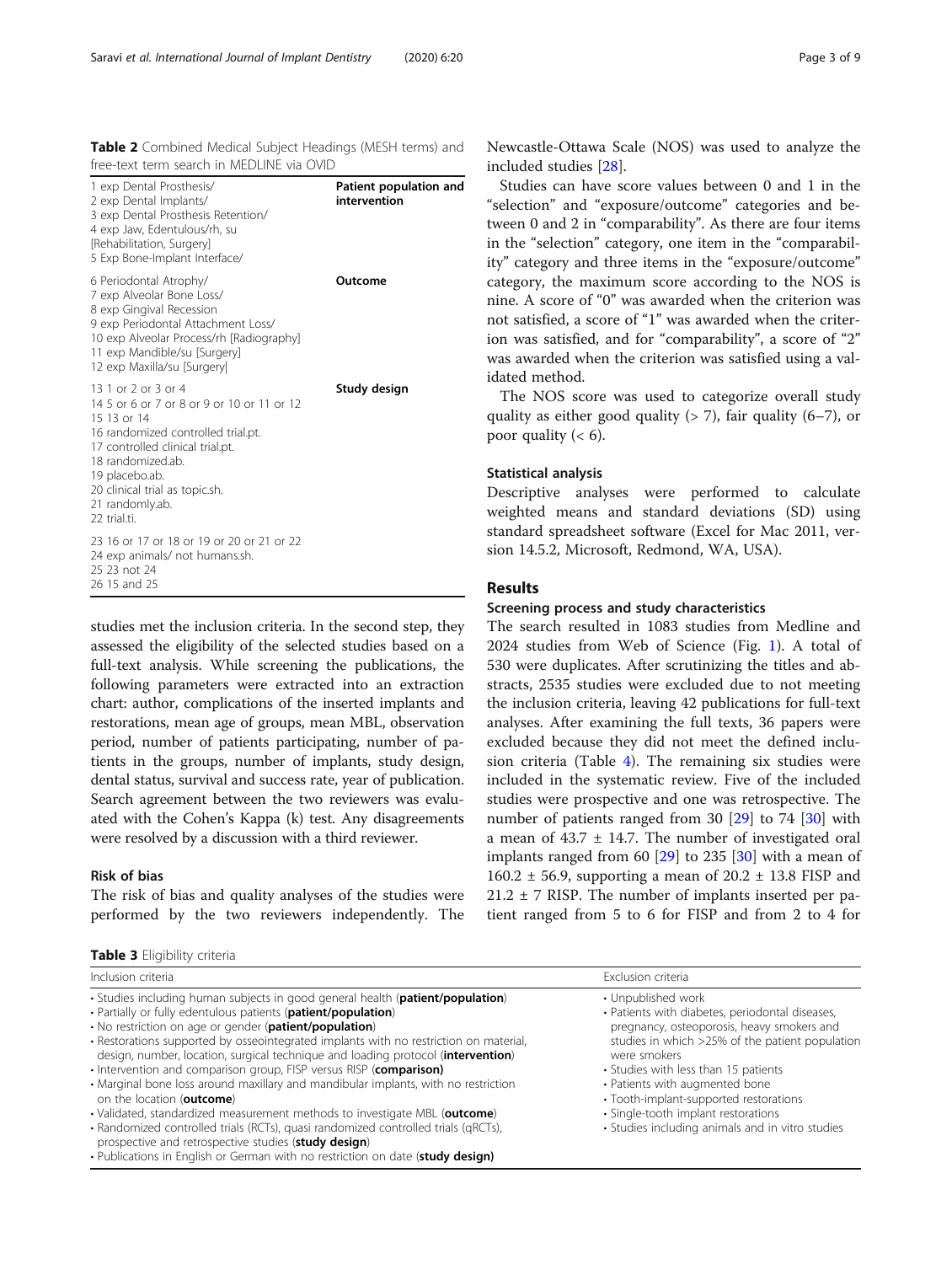<span id="page-3-0"></span>

RISP. One study [[31\]](#page-8-0) did not report the overall number of implants and three studies [[29](#page-8-0)–[31](#page-8-0)] did not report the number of implants inserted per patient for the FISP and RISP group (Table  $5$ ). The k values for potential article inclusion (titles and abstracts) and selected studies were 0.79 and 0.88, respectively, indicating excellent agreement between the reviewers.

Table 4 Reasons for exclusion

| Reason for exclusion                                                                                                                                                                           | Number of<br>excluded<br>studies |
|------------------------------------------------------------------------------------------------------------------------------------------------------------------------------------------------|----------------------------------|
| Review                                                                                                                                                                                         | 3                                |
| No data on MBL                                                                                                                                                                                 | 5                                |
| No comparison of MBL between fixed and removable<br>prostheses                                                                                                                                 | 16                               |
| Inclusion of patients with diabetes, periodontal diseases,<br>augmented bone, pregnancy, osteoporosis, heavy smokers<br>or studies in which $> 25\%$ of the patient population were<br>smokers | 10                               |
| Tooth-implant-supported restorations                                                                                                                                                           |                                  |
| Single-tooth implant restoration                                                                                                                                                               |                                  |

#### Assessments of quality and risk of bias

Two studies [\[30](#page-8-0), [34\]](#page-8-0) were rated as overall poor quality, mainly because of their potential risk of bias regarding the comparability domain. Two studies [\[31](#page-8-0), [33\]](#page-8-0) were considered fair quality and two [\[29](#page-8-0), [32\]](#page-8-0) as good quality (Fig. [2](#page-4-0)).

#### Data synthesis

The observation period of the selected studies ranged from 1 to 10 years with a mean of  $4.8 \pm 2.7$  years. MBL measurements were evaluated using detailed narrow beam radiography (DNB) [[29](#page-8-0), [32\]](#page-8-0) or long cone intraoral radiography [[30,](#page-8-0) [31](#page-8-0), [33](#page-8-0), [34\]](#page-8-0). In four studies [\[30](#page-8-0)–[33](#page-8-0)], the region of implant-abutment connection was used as the baseline reference for the MBL measurements in mm. Measurements were taken mesially and distally to determine bone level changes. In one study [\[29](#page-8-0)], the authors used a scoring system using the threads of the implant as a measuring scale for mesial and distal measurements, providing no mm values. However, the data was used for comparability analyses between FISP and RISP regarding MBL in the given observation period. One study [[34](#page-8-0)] did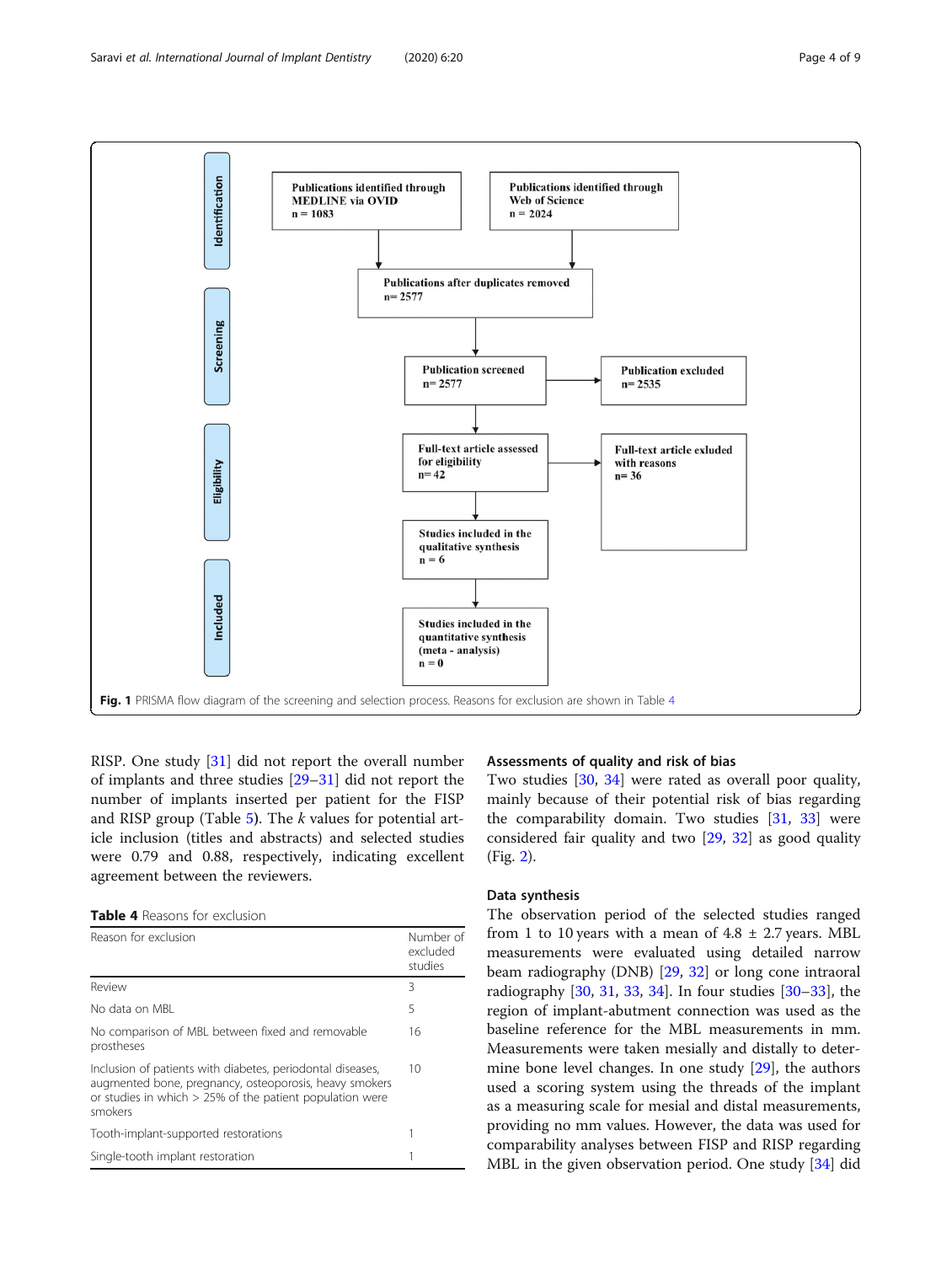| Author (year)              | Study design/follow-up<br>$(years)^a$ | Patients | Age<br>(mean±SD/range)           | Region              | <b>Status</b>    | Type of<br>prosthesis | No. of implants<br>Overall<br>FISP/RISP (no. of<br>implants per<br>patient) |
|----------------------------|---------------------------------------|----------|----------------------------------|---------------------|------------------|-----------------------|-----------------------------------------------------------------------------|
| Palmqvist et al. 1996 [29] | PS (not randomized)/4,9               | $n = 30$ | $NR^b$                           | Maxilla             | Fully edentulous | 15 FISP<br>15 RISP    | Overall: 60<br>FISP: NR <sup>b</sup><br>RISP: NR <sup>b</sup>               |
| Cune et al. 1996 [30]      | RS/1                                  | $n = 74$ | $55.1 \pm 12.1$<br>$18.5 - 83.1$ | Maxilla<br>Mandible | Fully edentulous | 10 FISP<br>50 RISP    | Overall: 235<br>FISP: NR <sup>b</sup><br>RISP: NR <sup>b</sup>              |
| Makkonen et al. 1997 [32]  | PS (not randomized)/5                 | $n = 33$ | $39 - 75$                        | Mandible            | Fully edentulous | 13 FISP<br>20 RISP    | Overall: 155<br>FISP: 5-6<br>RISP: 4                                        |
| Tinsley et al. 2001 [33]   | PS (randomized)/5                     | $n = 48$ | $37 - 80$                        | Mandible            | Fully edentulous | 21 FISP<br>27 RISP    | Overall: 181<br>FISP: 5<br><b>RISP: 2-3</b>                                 |
| Raghoebar et al. 2003 [34] | PS (not randomized)/3                 | $n = 40$ | 56<br>$30 - 70$                  | Mandible            | Fully edentulous | 10 FISP<br>30 RISP    | Overall: 170<br>FISP: 5<br>RISP: 4                                          |
| Quirynen et al. 2004 [31]  | PS (not randomized)/10                | $n = 37$ | 59.3<br>$36 - 85$                | Mandible            | Fully edentulous | 12 FISP<br>25 RISP    | $NR^b$                                                                      |

<span id="page-4-0"></span>Table 5 Characteristics of studies included in this review

<sup>a</sup>PS: prospective study, RS: retrospective study

<sup>b</sup>NR: not reported

not provide information about the measurement technique.

MBL was most significant in the first year after implant placement, ranging from  $0.17 \pm 0.07$  mm to  $2.1 \pm$ 1.6 mm for FISP and  $0.22 \pm 0.55$  mm to  $2.5 \pm 2.7$  mm for RISP (Table [6\)](#page-5-0). Palmqvist et al. used a scoring system, thus conversion to mm was not possible. Weighted arithmetic means of the score were calculated for each of the given years and listed in Table [6.](#page-5-0)

In all studies, the data suggested a similar outcome between FISP and RISP regarding MBL at the end of the observation period. According to the available data, MBL seems to initially be higher in RISP but does not differ between the groups after 4 years. Two studies [[33](#page-8-0), [34\]](#page-8-0) observed initially higher MBL in FISP. However, this observation was either not significant for all observation periods [\[34](#page-8-0)] or no information was provided regarding statistical significance for any of the given observation

| <b>Authors</b>                 |                                                | <b>Selection</b>                                    |                              |                                                          | Comparability                                                            |                                 | <b>Total</b>                                                 |                                               |                                            |
|--------------------------------|------------------------------------------------|-----------------------------------------------------|------------------------------|----------------------------------------------------------|--------------------------------------------------------------------------|---------------------------------|--------------------------------------------------------------|-----------------------------------------------|--------------------------------------------|
| (year)                         | Representativeness<br>of the<br>exposed cohort | <b>Selection of</b><br>the non<br>exposed<br>cohort | Ascertainment<br>of exposure | <b>Outcome of</b><br>interest not<br>present at<br>start | Comparability<br>of cohorts on<br>the basis of the<br>design or analysis | <b>Assessment of</b><br>outcome | Was follow-<br>up long<br>enough for<br>outcomes<br>to occur | <b>Adequacy of</b><br>follow-up<br>of cohorts | number<br>of stars<br>(quality)<br>rating) |
| Palmqvist<br>et al. 1996       | $\star$                                        | $\star$                                             | $\star$                      | 0                                                        | $\star\star$                                                             | $\star$                         | $\star$                                                      | $\star$                                       | 8/9<br>(good)                              |
| Cune<br>et al. 1996            | $\star$                                        | $\star$                                             | $\star$                      | $\star$                                                  | 0 <sub>0</sub>                                                           | $\star$                         | 0                                                            | $\mathbf 0$                                   | 5/9<br>(poor)                              |
| <b>Makkonen</b><br>et al. 1997 | $\star$                                        | $\star$                                             | $\star$                      | $\star$                                                  | $\star\star$                                                             | $\star$                         | $\star$                                                      | $\star$                                       | 9/9<br>(good)                              |
| <b>Tinsley</b><br>et al. 2001  | $\star$                                        | $\star$                                             | $\star$                      | $\star$                                                  | 0 <sub>0</sub>                                                           | $\star$                         | $\star$                                                      | $\star$                                       | 7/9<br>(fair)                              |
| Raghoebar<br>et al. 2003       | $\star$                                        | $\mathbf 0$                                         | $\star$                      | $\star$                                                  | 0 <sub>0</sub>                                                           | $\star$                         | $\star$                                                      | $\mathbf 0$                                   | 5/9<br>(poor)                              |
| Quirynen<br>et al. 2004        | $\star$                                        | $\star$                                             | $\star$                      | $\star$                                                  | $\star$ 0                                                                | $\star$                         | $\star$                                                      | 0                                             | 7/9<br>(fair)                              |

Fig. 2 Assessments of quality and risk of bias via the Newcastle-Ottawa Scale. For a better visualization, stars have been used to represent the scores in the categories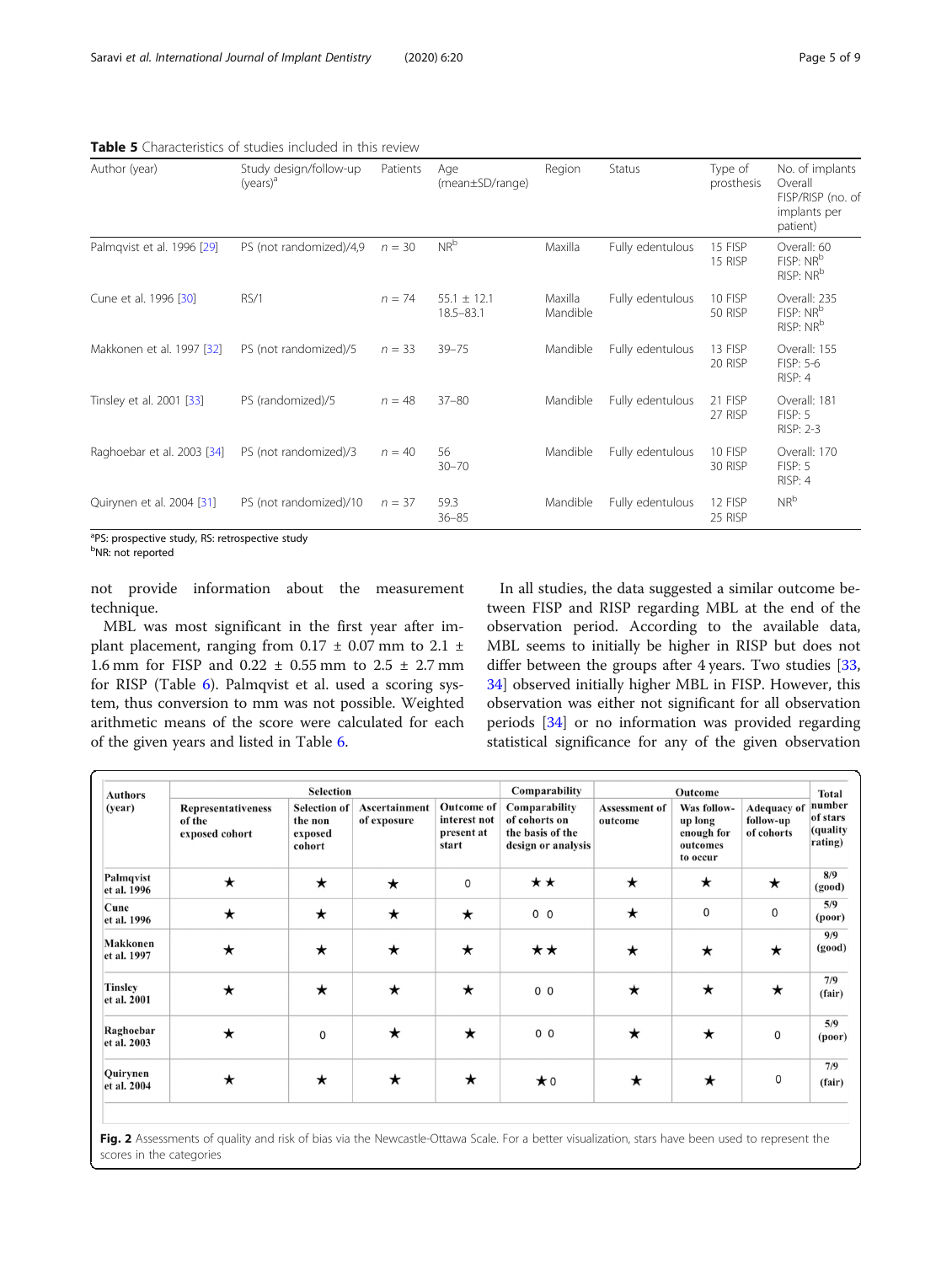<span id="page-5-0"></span>Table 6 MBL outcomes (FISR versus RISR) in the included studies

| Authors (year)                     | Year 1<br>(FISP/RISP)            | Year 2<br>(FISP/RISP)              | Year 3<br>(FISP/RISP)              | Year 4<br>(FISP/RISP)             | Year 5<br>(FISP/RISP)              | Year 6<br>(FISP/RISP)             | Year 10<br>(FISP/RISP) | Conclusion                                                                                                                                                                                      |
|------------------------------------|----------------------------------|------------------------------------|------------------------------------|-----------------------------------|------------------------------------|-----------------------------------|------------------------|-------------------------------------------------------------------------------------------------------------------------------------------------------------------------------------------------|
| Palmqvist et al. 1996 <sup>a</sup> |                                  | $1.25 \pm 0.43$                    | $1.5 \pm 0.5$<br>$3.75 \pm 1.3$    | $1.63 \pm 0.42$<br>$3 \pm 0.17$   | $1.4 \pm 0.66$<br>$1.5 \pm 0.67$   | $1.58 \pm 0.76$<br>$1.04 \pm 0.2$ |                        | No significant difference in MBL<br>between FISR and RISR after 4 years                                                                                                                         |
| Cune et al. 1996 <sup>b</sup>      | $2.1 \pm 1.6$ $2.5 \pm 2.7$      |                                    |                                    |                                   |                                    |                                   |                        | NR <sup>c</sup>                                                                                                                                                                                 |
| Makkonen et al. 1997 <sup>b</sup>  | $0.17 + 0.07$<br>$0.31 \pm 0.34$ | $0.19 + 0.17$<br>$0.45 \pm 0.4$    | $0.25 \pm 0.16$<br>$0.53 \pm 0.38$ | $0.3 \pm 0.18$<br>$0.53 \pm 0.42$ | $0.36 \pm 0.22$<br>$0.56 \pm 0.45$ |                                   |                        | No statistically significant difference<br>in MBL between FISP and RISP after<br>4 years. MBL statistically significantly<br>higher ( $p < 0.04$ ) in RISP compared<br>with FISP after 3 years. |
| Tinsley et al. 2001 <sup>b</sup>   | 0.5                              | 1.1<br>0.6                         | 1.2<br>0.8                         | 1.4                               | 1.5<br>1.4                         |                                   |                        | Initially more MBL in FISP. After that<br>slightly more rapid MBL in RISP group.<br>At the end of the 5th year MBL in<br>both groups remarkably similar.                                        |
| Raghoebar et al. 2003 <sup>b</sup> | $0.36 \pm 0.60.22 \pm 0.55$      | $0.47 \pm 0.62$<br>$0.39 \pm 0.48$ |                                    |                                   |                                    |                                   |                        | No significant difference in MBL<br>between RISP and FISP after 3 years<br>(p > 0.3)                                                                                                            |
| Quirynen et al. 2004 <sup>b</sup>  |                                  |                                    |                                    |                                   |                                    |                                   | 0.73<br>0.86           | MBL between FISP and RISP not<br>significantly different after 10 years.                                                                                                                        |

a<br>Author used a scoring system, thus conversion to mm was not possible. Weighted arithmetic means were calculated for each of the given years bValues are mean cumulative bone loss (mm) described as a distance from a fixed baseline reference point

<sup>c</sup>NR: not reported; author did not comment on the MBL outcome FISP vs RISP

periods [[33\]](#page-8-0). Cumulative implant survival rates and the number of implant failures in the included studies are shown in Table 7. Palmqvist et al. and Quirynen et al. did not provide information regarding implant survival rates and the number of implant failures. For the superstructures, Makkonen et al. reported a survival rate of 100% after 5 years and a limited number of complications represented in both groups, FISP and RISP. None of the complications resulted in any lasting problems. In the fixed prosthesis group provided by Tinsley et al., five patients (5/21) required a remake. Reasons were soft tissue proliferation beneath the cantilever (two patients), wear of acrylic teeth (two patients), and fracture of the superstructure (one patient). In the overdenture group,

nearly half of the patients (13/27) required a remake. Raghoebar et al. listed the frequency of reported complications without differentiating between FISP and RISP. From the twenty-four patients reporting complications, ten had a clip out of overdenture and two had a clip fracture. Quirynen et al. and Palmqvist et al. did not provide information regarding the longevity of the superstructure in the overdenture and the fixed prosthesis group.

Different attachment types were used in the RISP groups among the included studies. The overdenture (RISP) patient population examined by Quirynen et al. [[31\]](#page-8-0) was divided into three groups: a "bar" group, provided with an egg-shaped Dolder bar; a "magnet" group

Table 7 Implant survival characteristics in the included studies

| Author(year)               | Implant survival at<br>the end of the study <sup>a</sup> | Implant loss/failing<br>implants   | Observation period<br>for surviving implants | Comments                                                                                                                                   |
|----------------------------|----------------------------------------------------------|------------------------------------|----------------------------------------------|--------------------------------------------------------------------------------------------------------------------------------------------|
| Palmqvist et al. 1996 [29] | <b>NR</b>                                                | <b>NR</b>                          | $4.9 \pm 1.2$ years<br>range: 2-6 years      | No data provided for implant survival and implant<br>loss                                                                                  |
| Cune et al. 1996 [30]      | $94.5 \pm 2.7\%$                                         | Overall: 24<br>FISP: 5<br>RISP: 19 | $513.3 \pm 182.8$ days                       | Implant loss most frequently in the maxilla (18/24)                                                                                        |
| Makkonen et al. 1997 [32]  | Overall: 98.7%<br>FISP: 100%<br>RISP: 97.4%              | Overall: 2<br>FISP:0<br>RISP: 2    | 5 years                                      | Both lost implants judged to be non-osseointegrated<br>at the time of abutment connection                                                  |
| Tinsley et al. 2001 [33]   | FISP: 71% $\pm$ 4.37<br>$RISP: 71% + 4.94$               | Overall: 13<br>FISP:7<br>RISP: 6   | 72 months                                    | Thirteen implants had extensive bone loss $>$ 4 mm<br>and were defined as "failing implants" according to<br>the authors criteria          |
| Raghoebar et al. 2003 [34] | Overall: 93%<br>FISP: 94%<br>RISP: 93%                   | Overall: 12<br>FISP: 3<br>RISP:9   | 3 years                                      | One implant failed prior to loading. Eight implants<br>failed after four weeks and three implants failed after<br>one year of observation. |
| Quirynen et al. 2004 [31]  | <b>NR</b>                                                | <b>NR</b>                          | 10 years                                     | No data provided for implant survival and implant<br>loss.                                                                                 |

<sup>a</sup>Values are shown as cumulative implant survival rates

<sup>b</sup>NR: not reported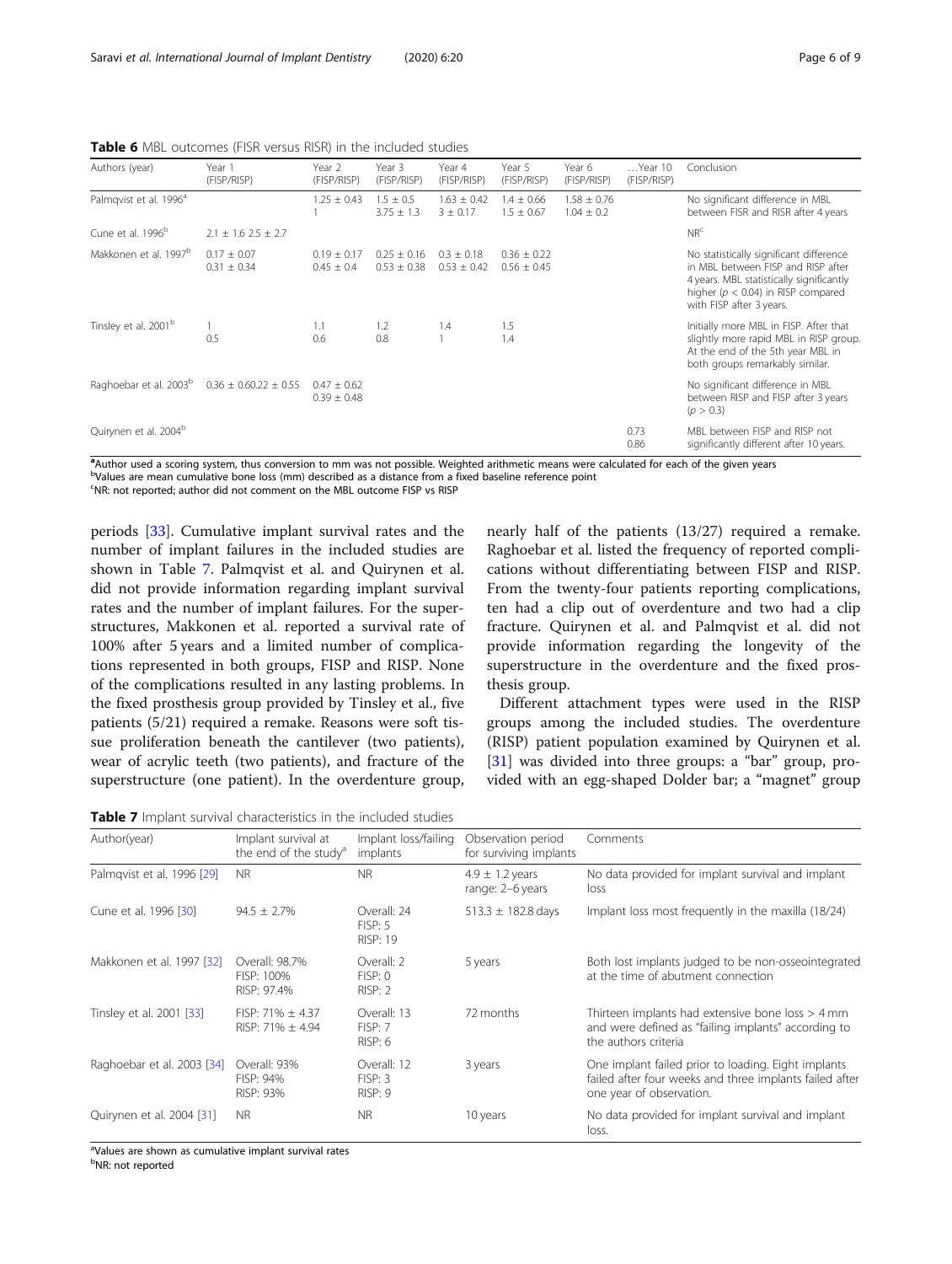with two open-field magnets; and a "ball" group with two ball attachments. Data on MBL was only provided overall, however, not for each separate group. Palmqvist et al. provided no data regarding attachment types, as the overdenture group (RISP) consisted of a subpopulation of consecutive patients from an earlier study [\[29,](#page-8-0) [35](#page-8-0)]. In the overdenture group (RISP) investigated by Cune et al., implants were splinted by a bar, either with or without extension. The overdenture group (RISP) investigated by Raghoebar et al. received four implants with bar attachments and standard abutments. Tinsley et al. did not provide information regarding attachment type in the overdenture group. However, the patients in this group were treated with two or three implants. The overdenture group (RISP) examined by Makkonen et al. received four implants anterior to the mental foramina. The implants were attached with clips to a Dolder bar linked to the implants. Due to the heterogeneity of the available data, a meta-analysis was not performed.

#### **Discussion**

Despite great achievements in global oral health, edentulism remains a major and irreversible problem affecting quality of life. In providing adequate therapy options for these patients, information regarding outcomes plays a key role in decision-making. Thus, the aim of the present review was to systematically evaluate the differences in MBL—an important factor for the long-term success of oral implants—between FISP and RISP [[6,](#page-7-0) [7](#page-7-0)]. The included studies were published in peer-reviewed scientific journals and judged to be reliable. Nevertheless, an assessment of the potential risk of bias was performed using the Newcastle-Ottawa Scale to indicate the level of evidence for the main research question.

For long-term observations, the available data suggest that both therapy options result in a similar amount of MBL. Reported MBL after 1 year of loading was 2 mm to 3.2 mm for RISP (depending on the attachment type and implant number) and 1.5 mm for screw-retained FISP [[23,](#page-7-0) [36](#page-8-0), [37](#page-8-0)]. The difference in MBL between screwretained and cemented FISP was evaluated in several studies. While Nissan et al. [[38\]](#page-8-0), Lemos et al. [\[39](#page-8-0)], and Hameed et al. [[40\]](#page-8-0) reported greater MBL in screwretained FISP, Koller et al. [\[41](#page-8-0)] and Sailer et al. [[42](#page-8-0)] found that cemented FISP showed more MBL (> 2 mm) than screw-retained restorations. In contrast to these findings, systematic reviews by Brandao et al. [\[43\]](#page-8-0) and Sherif et al. [[44\]](#page-8-0) did not find evidence for a significant difference in MBL between screw-retained and cemented restorations. After 1 year of observation, MBLs reported in the included studies ranged from  $0.17 \pm 0.07$ mm to 2.1 ± 1.6 mm in FISP and 0.22 ± 0.55 mm to 2.5 ± 2.7 mm in RISP. Other authors reported similar findings regarding MBL values after 1 year of observation ranging from 0.1 mm to 1.5 mm  $[13, 14, 45]$  $[13, 14, 45]$  $[13, 14, 45]$  $[13, 14, 45]$  $[13, 14, 45]$  $[13, 14, 45]$ . In all included studies providing data from more than 4 years, MBL for RISP and FISP was similar after 4 years [[29](#page-8-0), [31](#page-8-0)–[33](#page-8-0)]. Only one included study [\[30](#page-8-0)] investigated MBL in both jaws. The values described in mm in four of the included studies focused on osseointegrated implants in the mandible  $[31-34]$  $[31-34]$  $[31-34]$  $[31-34]$  $[31-34]$ . As described in Table [3,](#page-2-0) Palmqvist et al. used a score system; thus, conversion to mm was not possible. Cune et al. reported MBLs of 2.6 ± 2.1 mm for the maxilla and  $1.9 \pm 1.5$  mm for the mandible. In contrast to previous findings of Quirynen et al. [\[37](#page-8-0)], where most subjects with maxillary overdentures showed continuous bone losses of up to 3 mm or more after 53 months of loading, data provided by Palmqvist et al. do not support the theory of continuous bone loss in patients provided with overdentures [[29,](#page-8-0) [37\]](#page-8-0). However, Palmqvist et al. reported that the poorest bone scores were found in three overdenture patients [\[29\]](#page-8-0).

This review included data for up to 10 years; thus, the long-term effect of the two different therapy options could be examined. Furthermore, three of the included studies, reporting data from more than 4 years for 100 patients overall, were rated as "good quality". This underlines the strength of the evidence for the conclusions of this review.

Nevertheless, there are several limitations to this review that need to be addressed. As described by Palmqvist et al., different results for MBL outcomes are likely due to patient selection criteria, length of the placed implants, design of the prostheses, and different operators with different surgical techniques [[29\]](#page-8-0). The previously mentioned factors limit the comparability of different studies. The prostheses' attachment type is an important confounding variable and is crucial to take into account in interpreting the results. Due to the different attachment types used across the studies, comparisons are limited. Two of the included studies [[32](#page-8-0), [34](#page-8-0)] used one attachment type for all overdenture patients. The other studies either did not provide enough information regarding the attachment type [\[29](#page-8-0), [33\]](#page-8-0) or used various attachment types in their overdenture group [\[30,](#page-8-0) [31\]](#page-8-0). No studies provided data on MBL between different attachment types, and therefore, the effect of attachment type on MBL remains unanswered. Furthermore, the timing of the baseline measurements and a description of the measurement technique are important to consider in interpreting the findings. Nevertheless, these crucial details are often not well described. In the present review, two studies were rated of "poor quality" mainly due to a lack of comparability between the intervention groups. For example, Palmqvist et al. matched the control patients (FISP group) with the intervention patients (RISP group) based on observation period, age, and gender, while Raghoebar et al. did not. The reason can be found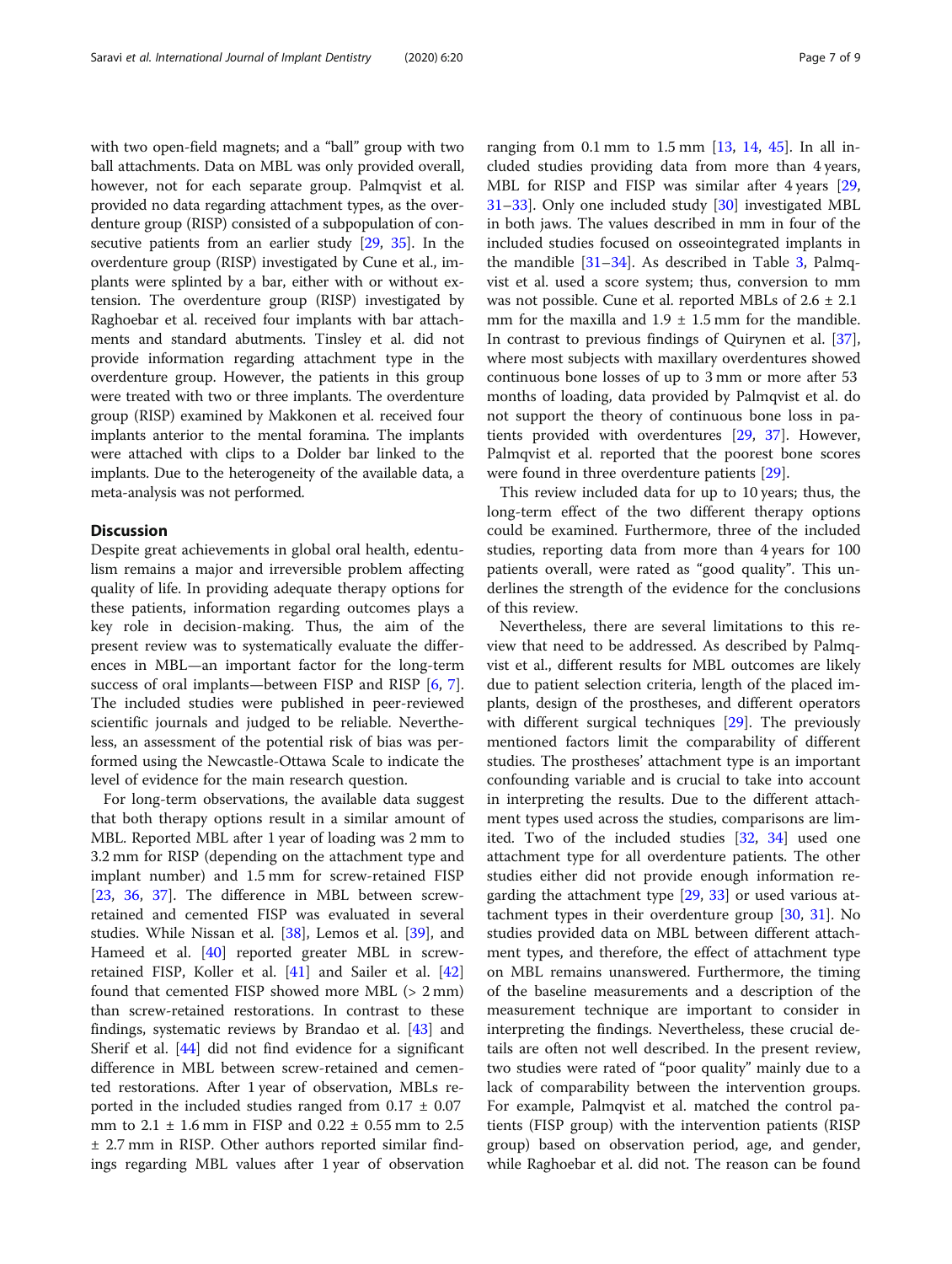<span id="page-7-0"></span>in these studies' primary research questions. While Palmqvist et al.'s focus was on marginal bone level alterations in the intervention groups, MBL was not the primary outcome in the other included studies.

The above-mentioned limitations and the low number of relevant studies emphasize the need for betterdesigned studies of the differences in MBL between FISP and RISP. The authors encourage future investigators to conduct prospective studies according to the guidelines described by the Cochrane handbook for systematic reviews of interventions, with control patients matched for factors affecting MBL outcome [24].

#### Acknowledgements

The authors wish to thank James Balmford for English proofreading.

#### Authors' contributions

BS is responsible for the acquisition of data, analysis and interpretation of data, and drafting of the manuscript. MP is responsible for the study conception and design, acquisition of data, analysis and interpretation of data, and critical revision. SP is responsible for the study conception and design, drafting of the manuscript, and critical revision. AA is responsible for the drafting of the manuscript and critical revision. SÜ is responsible for the drafting of the manuscript and critical revision. MB is responsible for the study conception and design and critical revision. All authors read and approved the final manuscript.

#### Funding

The authors received no specific funding for this work.

#### Availability of data and materials

All data generated or analyzed during this study are included in this published article.

#### Ethics approval and consent to participate Not applicable.

#### Consent for publication

Not applicable.

#### Competing interests

The authors declare that they have no competing interests.

#### Author details

<sup>1</sup>Department of Prosthetic Dentistry, Center for Dental Medicine, Medical Center—University of Freiburg, Freiburg, Germany. <sup>2</sup>Department of Prosthetic Dentistry, Center for Dental Medicine, Medical Center—University of Freiburg, Freiburg, Germany. <sup>3</sup>Institute of Medical Biometry and Statistics, Faculty of Medicine, Medical Center—University of Freiburg, Freiburg, Germany.

## Received: 17 October 2019 Accepted: 6 April 2020

#### References

- 1. Brånemark PI. Osseointegration and its experimental background. J Prosthet Dent. 1983;50:399–410.
- 2. Brånemark PI, Hansson BO, Adell R, Breine U, Lindström J, Hallén O, et al. Osseointegrated implants in the treatment of the edentulous jaw. Experience from a 10-year period. Scand J Plast Reconstr Surg Suppl. 1977; 16:1–132.
- 3. Dierens M, Collaert B, Deschepper E, Browaeys H, Klinge B, De Bruyn H. Patientcentered outcome of immediately loaded implants in the rehabilitation of fully edentulous jaws. Clin Oral Implants Res. 2009;20:1070–7.
- 4. Fiske J, Davis DM, Frances C, Gelbier S. The emotional effects of tooth loss in edentulous people. Br Dent J. 1998;184:90–3 discussion 79.
- Jordan RA, Bodechtel C, Hertrampf K, Hoffmann T, Kocher T, Nitschke I, et al. The Fifth German Oral Health Study (Fünfte Deutsche

Mundgesundheitsstudie, DMS V) - rationale, design, and methods. BMC Oral Health. 2014;14:161.

- 6. Albrektsson T, Zarb GA. Current interpretations of the osseointegrated response: clinical significance. Int J Prosthodont. 1993;6:95–105.
- 7. Albrektsson T, Zarb G, Worthington P, Eriksson AR. The long-term efficacy of currently used dental implants: a review and proposed criteria of success. Int J Oral Maxillofac Implants. 1986;1:11–25.
- 8. Aparna IN, Dhanasekar B, Lingeshwar D, Gupta L. Implant crest module: a review of biomechanical considerations. Indian J Dent Res Off Publ Indian Soc Dent Res. 2012;23:257–63.
- 9. Qian J, Wennerberg A, Albrektsson T. Reasons for marginal bone loss around oral implants. Clin Implant Dent Relat Res. 2012;14:792–807.
- 10. Jemt T, Albrektsson T. Do long-term followed-up Branemark implants commonly show evidence of pathological bone breakdown? A review based on recently published data. Periodontol 2000. 2008;47:133–42.
- 11. Albrektsson T, Canullo L, Cochran D, De Bruyn H. "Peri-implantitis": a complication of a foreign body or a man-made "disease". Facts and Fiction. Clin Implant Dent Relat Res. 2016;18:840–9.
- 12. Albrektsson T, Jemt T, Mölne J, Tengvall P, Wennerberg A. On inflammationimmunological balance theory—a critical apprehension of disease concepts around implants: Mucositis and marginal bone loss may represent normal conditions and not necessarily a state of disease. Clin Implant Dent Relat Res. 2019;21:183–9.
- 13. Lindquist LW, Carlsson GE, Jemt T. A prospective 15-year follow-up study of mandibular fixed prostheses supported by osseointegrated implants. Clinical results and marginal bone loss. Clin Oral Implants Res. 1996;7:329–36.
- 14. Smith DE, Zarb GA. Criteria for success of osseointegrated endosseous implants. J Prosthet Dent. 1989;62:567–72.
- 15. Lai H-C, Si M-S, Zhuang L-F, Shen H, Liu Y-L, Wismeijer D. Long-term outcomes of short dental implants supporting single crowns in posterior region: a clinical retrospective study of 5-10 years. Clin Oral Implants Res. 2013;24:230–7.
- 16. Zimmermann J, Sommer M, Grize L, Stubinger S. Marginal bone loss 1 year after implantation: a systematic review for fixed and removable restorations. Clin Cosmet Investig Dent. 2019;11:195–218.
- 17. Oh T-J, Yoon J, Misch CE, Wang H-L. The causes of early implant bone loss: myth or science? J Periodontol. 2002;73:322–33.
- 18. Galindo-Moreno P, León-Cano A, Ortega-Oller I, Monje A. O Valle F, Catena A. Marginal bone loss as success criterion in implant dentistry: beyond 2 mm. Clin Oral Implants Res. 2015;26:e28–34.
- 19. Chan MF, Närhi TO, de Baat C, Kalk W. Treatment of the atrophic edentulous maxilla with implant-supported overdentures: a review of the literature. Int J Prosthodont. 1998;11:7–15.
- 20. Zitzmann NU, Marinello CP. Treatment outcomes of fixed or removable implant-supported prostheses in the edentulous maxilla. Part I: patients' assessments. J Prosthet Dent. 2000;83:424–33.
- 21. Cakarer S, Can T, Yaltirik M, Keskin C. Complications associated with the ball, bar and Locator attachments for implant-supported overdentures. Med Oral Patol Oral Cirugia Bucal. 2011;16:e953–9.
- 22. Cune M, Burgers M, van Kampen F, de Putter C, van der Bilt A. Mandibular overdentures retained by two implants: 10-year results from a crossover clinical trial comparing ball-socket and bar-clip attachments. Int J Prosthodont. 2010;23:310–7.
- 23. Zitzmann NU, Marinello CP. Treatment outcomes of fixed or removable implant-supported prostheses in the edentulous maxilla. Part II: clinical findings. J Prosthet Dent. 2000;83:434–42.
- 24. Higgins JPT, Green S (editors). Cochrane Handbook for Systematic Reviews of Interventions Version 5.1.0 [updated March 2011]. The Cochrane Collaboration, 2011. Available from [http://handbook.cochrane.org.](http://handbook.cochrane.org)
- 25. Liberati A, Altman DG, Tetzlaff J, Mulrow C, Gotzsche PC, Ioannidis JPA, et al. The PRISMA statement for reporting systematic reviews and meta-analyses of studies that evaluate healthcare interventions: explanation and elaboration. BMJ. 2009;339:–b2700.
- 26. Miller SA, Forrest JL. Enhancing your practice through evidence-based decision making: PICO, learning how to ask good questions. J Evid Based Dent Pract. 2001;1:136–41.
- 27. Booth A. Unpacking your literature search toolbox: on search styles and tactics. Health Inf Libr J. 2008;25:313–7.
- 28. Wells G, Shea B, O'Connell D, Weich V, Losos M, Tugwell P. The Newcastle-Ottawa Scale (NOS) for assessing the quality of nonrandomised studies in meta-analyses. ([http://www.ohri.ca/programs/clinical\\_epidemiology/oxford.](http://www.ohri.ca/programs/clinical_epidemiology/oxford.asp) [asp](http://www.ohri.ca/programs/clinical_epidemiology/oxford.asp)). 2013;.